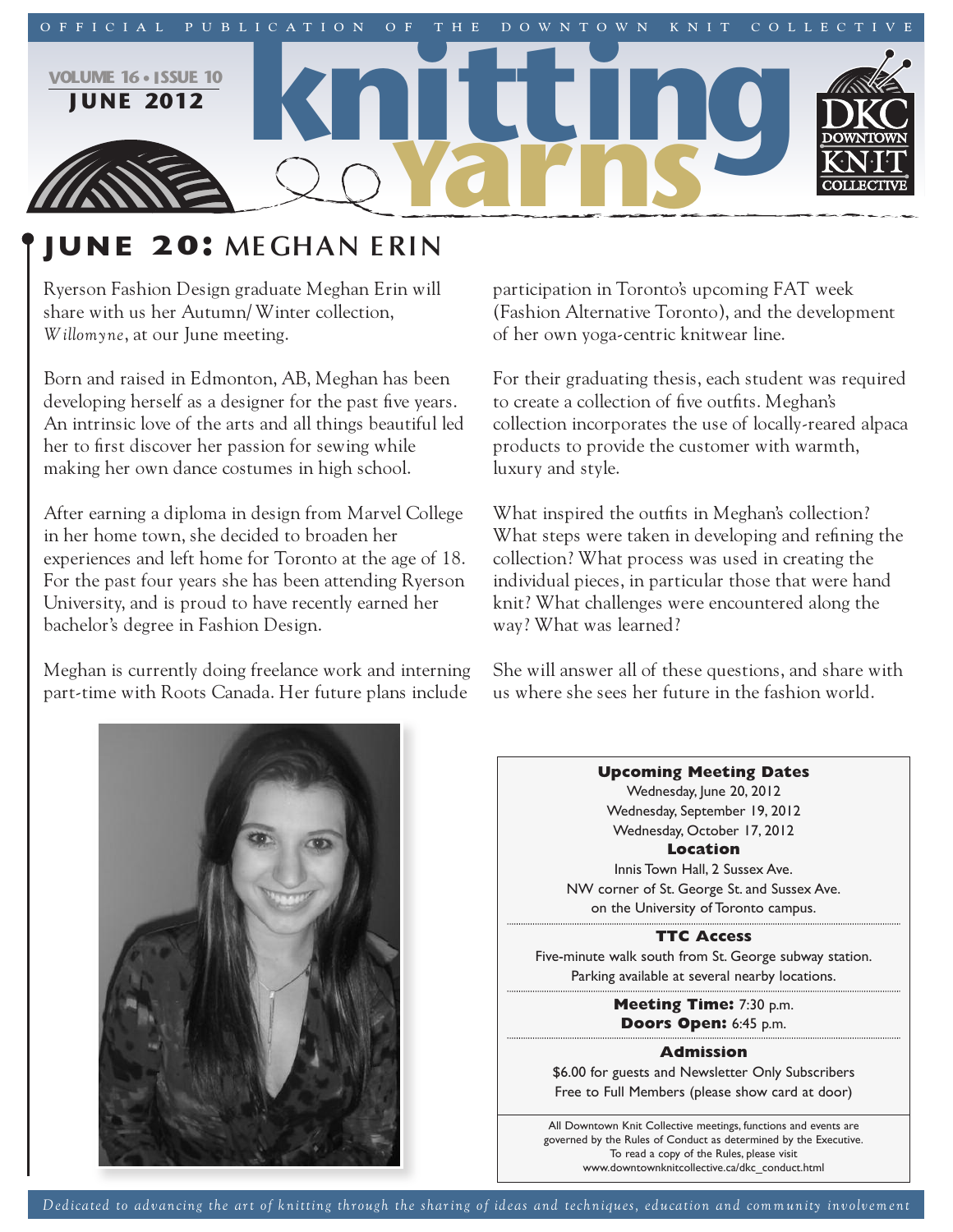# **highlights of the may 2012 meeting** by Heather Brady

We had a full house at the May meeting. There were approximately 170 people, at least 18 of whom were first-timers.

# **Announcements**

The executive nominations are over, and hooray! There is no election required. Everyone on the executive is staying put.

Carole gave a brief recap of Frolic 2012, and extended thanks to all volunteers and committee members for making it such a successful event.

Edna came to the podium to speak briefly about the focus group and World Wide Knit in Public Day (June 9). Carole has obtained a permit for the use of Speaker's Corner at City Hall, which is a pleasant place with lots of trees and shade. Participants are encouraged to bring lawn chairs and whatever else they might need. Carole noted that there is a Tim Horton's across the street.

The date for the annual bus trip has been confirmed: October 27. One of the destinations is Shelridge Farm, the other (and lunch location) is still up in the air. Joan is open to suggestions from members.

## **Show & Tell**

Nora Galsi showed a Hoari sweater in gorgeous purples and blues. She noted that she customiz ed it extensively for her body, with wide width, medium length and short sleeves. All together a beautifully constructed piece (though Carole did locate one unfinished end in the cuff).

Eliz abeth Hilton created an amazing rainbow vest using Kauni yarn. She based her vest on the popular Swiss cheese-like Braden shawl, knit in one piece and sewn up one hour before the meeting. Nothing like Show & Tell for a little finishing motivation.

Alison showed a very attractive Seaport skirt from Modern Top-Down Knitting. It's a superwash from Malabrigo in Ravelry Red. She highly recommends Spanx to anyone thinking of trying a knit skirt.

Linda and her friend Reet dazzled the audience with a number of Haapsalu shawls (at least five or six). Linda showed one that was knit by her mother, who

recently passed away. Dismissing it as "old lady stuff" when she was younger, she now appreciates the work that went into it. Traditionally a Haapsalu should be fine enough to pass through a wedding ring, and many of the shawls shown would easily pass the test. Amazing work.

Bonnie Jull showed a purple beret she finished with the help of Dr. Knit. She says you wouldn't believe the hours of work it took to make it fit her head.

Christina and Tamara put on a little "Not too knitty" mini fashion show in honour of Stephanie Pearl-McPhee, whose daughter Sam once remarked that you can easily spot a knitter in a crowd because none of their knitted accessories match.

## **Raffle**

It was announced before the drawing that as of the May meeting, we have exceeded this year's fundraising goal. The Yarn Harlot agreed to sign her books, but warned that"a rare, unsigned copy" is probably more valuable.

A gift basket including *T hings I Learned From Knitting* was won by Yvette. *At Knit's End, T hings I Learned From Knitting* and *Free Range Knitter* were won by Michelle Bennett. Two skeins of yarn from Wellington Fibres was won by Judy Renton. A copy of *Stitch 'n Bitch Nation* was won by Sandra Wetherald.

#### **Guest Speaker**

Before beginning, Stephanie took a picture of the crowd to show to her mother, to prove that we're more than just"a knitting club". She admitted that despite the fact that she speaks all the time, she always gets nervous in front of a hometown crowd. If she makes a fool of herself, there is nowhere to hide. For example, she can't go back to Philadelphia because her fly was down the entire time, and no one told her. She can never go back to Calgary, because she accidentally locked herself out of her hotel room wearing only a towel.

Stephanie began her presentation by noting that to admit you're a knitter to someone else can be a risky proposition. They will likely assume you are dim (and if you tell them you're a spinner, you're both

dim *and* archaic). You might as well tell them you enjoy licking salt off of crackers, or pressing all the buttons in the elevator. Yet have you ever noticed that if you knit in public, people can't take their eyes off you? If they're brave, they may very well come up and ask you a bunch of questions. "Is it hard? How long did that take? Did you know you can buy socks at Wal-Mart?" No one asks a carpenter these kinds of questions ("Haven't you ever heard of IKEA?") But it's the classic,"I wish I had the time to knit!" that truly drives Stephanie up the wall. Because this person is sitting there, riding the bus, or waiting at the doctor's office, doing the exact same thing, minus knitting. We're all given the same 24 hours—and it's possible to do two things at once. Consider that the average North American spends four hours per day watching TV, but somehow it's *knitting* that's a waste of time?

To help us feel better about ourselves, Stephanie then launched into a fascinating exploration of the mind—or more specifically—the knitting mind. It won't come as news to knitters that our craft of choice has many benefits. For starters, it's a great stress reliever. Considering that 75% of visits to the doctor are for complaints that are made worse by stress, this is a fairly big deal. Quieting the mind turns down the stress hormones that can hurt you. Repetition, focus, counting, keeping track of something—we do all of these things when we knit (note: this probably doesn't apply to lace knitting).

**Serotonin** is a neurotransmitter that's very important to our daily mental function. It levels out our moods and gives us a sense of well-being. If your serotonin levels are too low, it can result in depression, impaired decision-making and increased sensitivity to pain. Concentration and repetitive movements can enhance the effects of serotonin on the brain.

**Dopamine** is the feel-good neurotransmitter that is related to rewardseeking behaviour. It's secreted when we experience praise, hugs, kisses, even nicotine and cocaine. When you do something that has given you pleasure in the past, dopamine floods the body in anticipation. But what's really interesting is that dopamine works even better if you're *continued on back page* ➡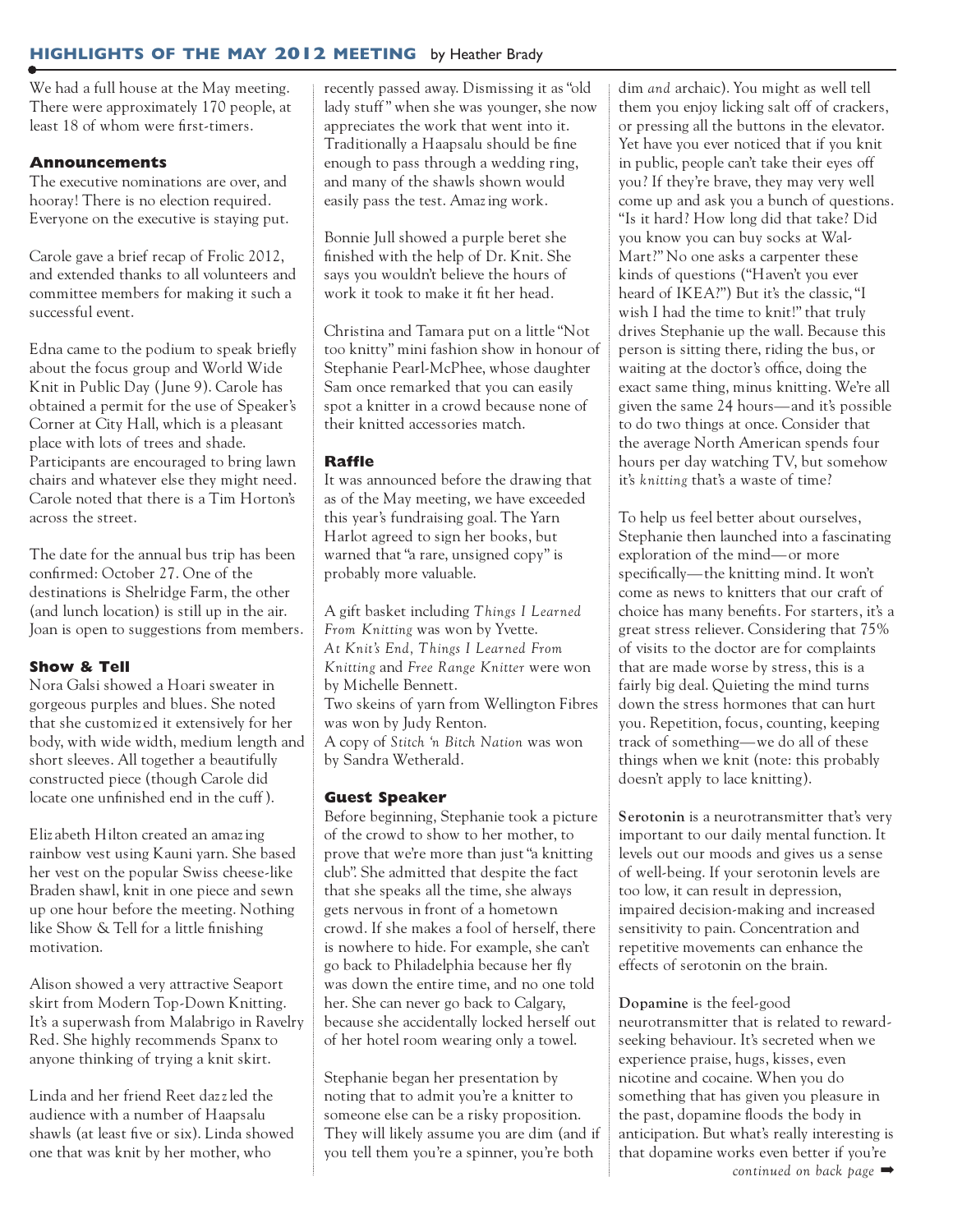## **STITCH OF THE MONTH** by Diane Martin

Here's some fun for the summer!

#### **Tunesian Knitting** Any number of Stitches

Row 1 (WS) Sl 1 k-wise, bring yarn to front (as if to purl), sl 1 k-wise, \* yo over needles & back under to left (i.e., like a purlto-purl yarn over), sl next st k-wise \*. Repeat across row (NO stitches are knit in this row. After slipping the last stitch, make sure to complete the yo. This last yo will be loose and must be held in place when turning work to begin next row.

Row 2  $*$  K2tog-B  $*$  (knit the yo and sl st together through the back loop). Repeat across row knitting each stitch together with the yo that lies ahead of it, through the back loop. The last st will always be without a yo. k-B the last stitch.

Repeat Rows 1 and 2.

Note: Slipping the stitch k-wise twists the stitch on Row 1 so that it lines up properly with the yo on Row 2. Knitting the K2tog through the back loop untwists the slipped stitch, but catches and locks the yo in place.

When on the left needle (in position to begin Row 2, the yo's of the previous row cross the back/ behind the slipped stitches.

**Tunesian Rib Stitch/Mock Vertical Tunesian Knitting** Odd number of stitches

Row 1 (WS)  $K1, *$  yo, slip 1, k1; repeat from  $*$ .

Row 2: K1, \* k the yo and sl st of previous row tog through back loops, k1; repeat from \*

Repeat Rows 1 and 2

## **Horizontal Tunesian Knitting**

Any number of stitches

Row 1 (WS) \* Sl 1 k-wise, yo \* Repeat on every stitch. (i.e., Sl 1, then bring the yarn forward between the needles, and slip the next st. Take yarn over the needle and under to the front again, and slip the next st., etc.)

End the row with a yo, and keep the left thumb on it to retain it in position while turning to begin the next row.) [It may seem like there is an extra yo]

Row 2 \*K2tog-B\*. Do this all along the row, every slipped stitch being knitted together with the correct yo. (i.e., insert the needle through the back of the last yo and the last slipped stitch and knit them together.)

Notes & Tips: Each slipped stitch has it own yarn over. Make sure they are paired up before starting Row 2. You may need to do an "extra" yarn over to start row 2.

When on the left needle,(in position to begin Row 2) the yo's of the previous row cross the front/ facing side of the slipped stitches.

The yo's want to pair up with the stitch following rather than the preceding stitch. For this variation of Tunesian Knitting stitch, the yo's must be paired with the preceding sl st.

## **Mock Horizontal Tunesian Knitting**

Multiple of  $2 +$  edge stitch(es)

Row 1 (WS)  $*$ Yo, sl 1 p-wise, k1, repeat from  $*$ 

Row 2 \*K1, k2tog-tbl (yo and sl st of previous row), repeat from \*

Row 3  $*K1$ , yo, sl 1 p-wise, repeat from  $*$ 

Row 4 \*K2tog-tbl, k1, repeat from \*

Repeat from Row 1.

Notes: Instructions do not include the edge stitch(es) tbl = through back loop

#### **Sources:**

*Knitting Encyclopedia: 1500 Patterns*, Mon Tricot Special - 0184, Pingouin/ Mon Tricot

*Mary T homas's Book of Knitting Patterns*, Mary Thomas

*A Treasury of Knitting Patterns*, Barbara Walker

*Principles of Knitting*, June Hemmons Hyatt